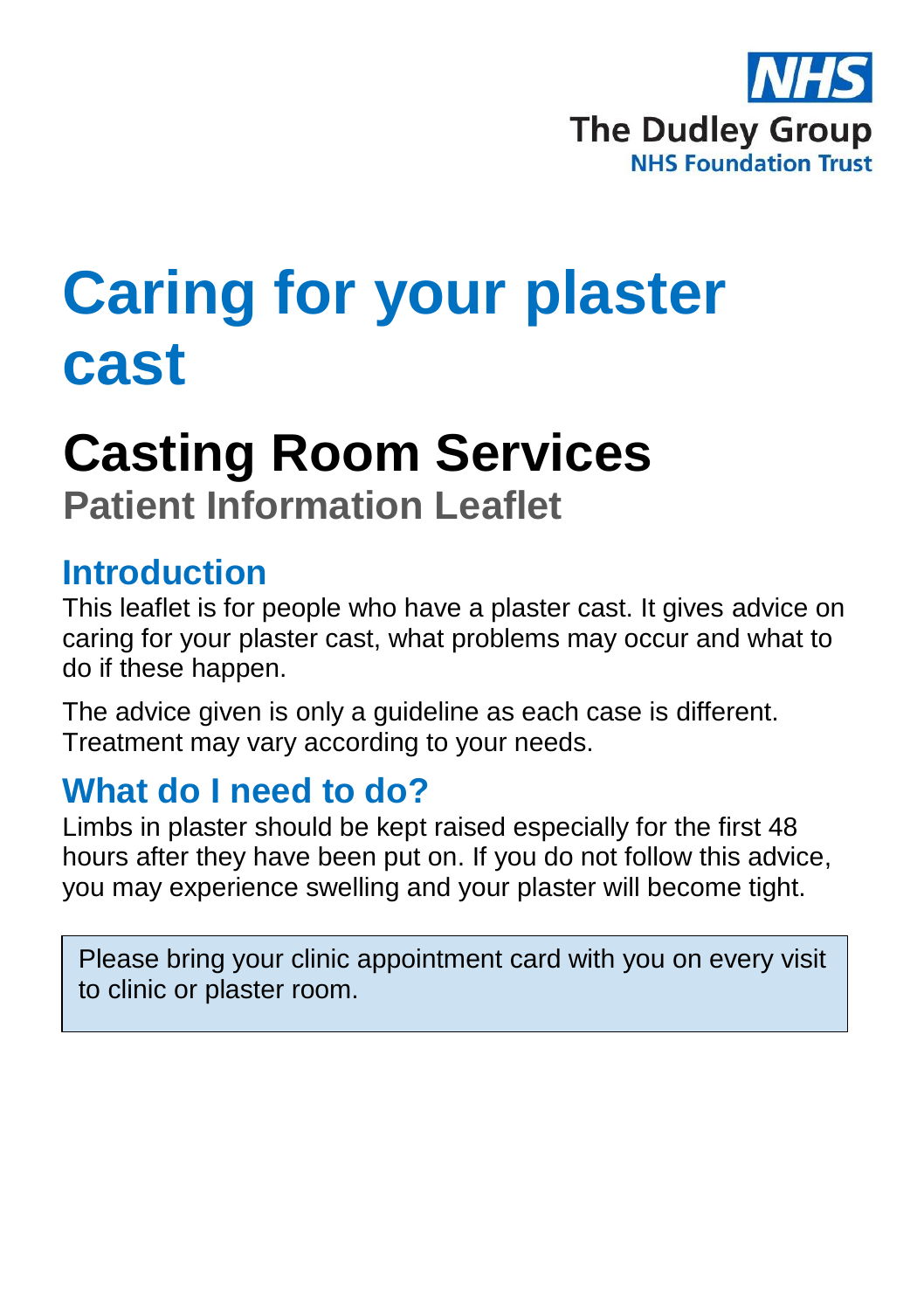## **How do I care for the plaster cast?**

- **Keep the plaster dry**. Do not allow it to become wet as it will cause the cast to soften and cause problems with your skin condition. You can buy a cover for when you need to have a bath and shower. We will give you a leaflet explaining where you can buy these.
- **Children who have a semi-rigid cast** can get them wet if there are no wounds under the cast. The plaster technician will tell you if you have a cast you are allowed to get wet.
- **Do not** apply any external heat to the plaster to aid drying.
- **Keep the limb in plaster raised** while you are sitting down. Legs in plaster should be raised higher than the hips and arms. Arms should be placed on a cushion or pillow so the hand is level with the shoulder.
- **Clean and dry the skin around the plaster every day**. Make sure the skin around the edge of the cast is not becoming sore by inspecting it for redness.
- **Do not try to cut or remove the plaster yourself.**
- **Carry out your exercises** as advised.
- **Make sure you stand up and move around** at least once every hour, and keep your other limbs that are not in plaster moving.
- If irritation occurs under the plaster, never push anything down to scratch it as you can damage your skin.

# **What should I look out for?**

- **Colour.** Is your skin the normal colour? Especially check your fingers and toes.
- **Sensation.** Is the feeling normal in each finger and toe? Are there any areas of numbness or feelings of pins and needles?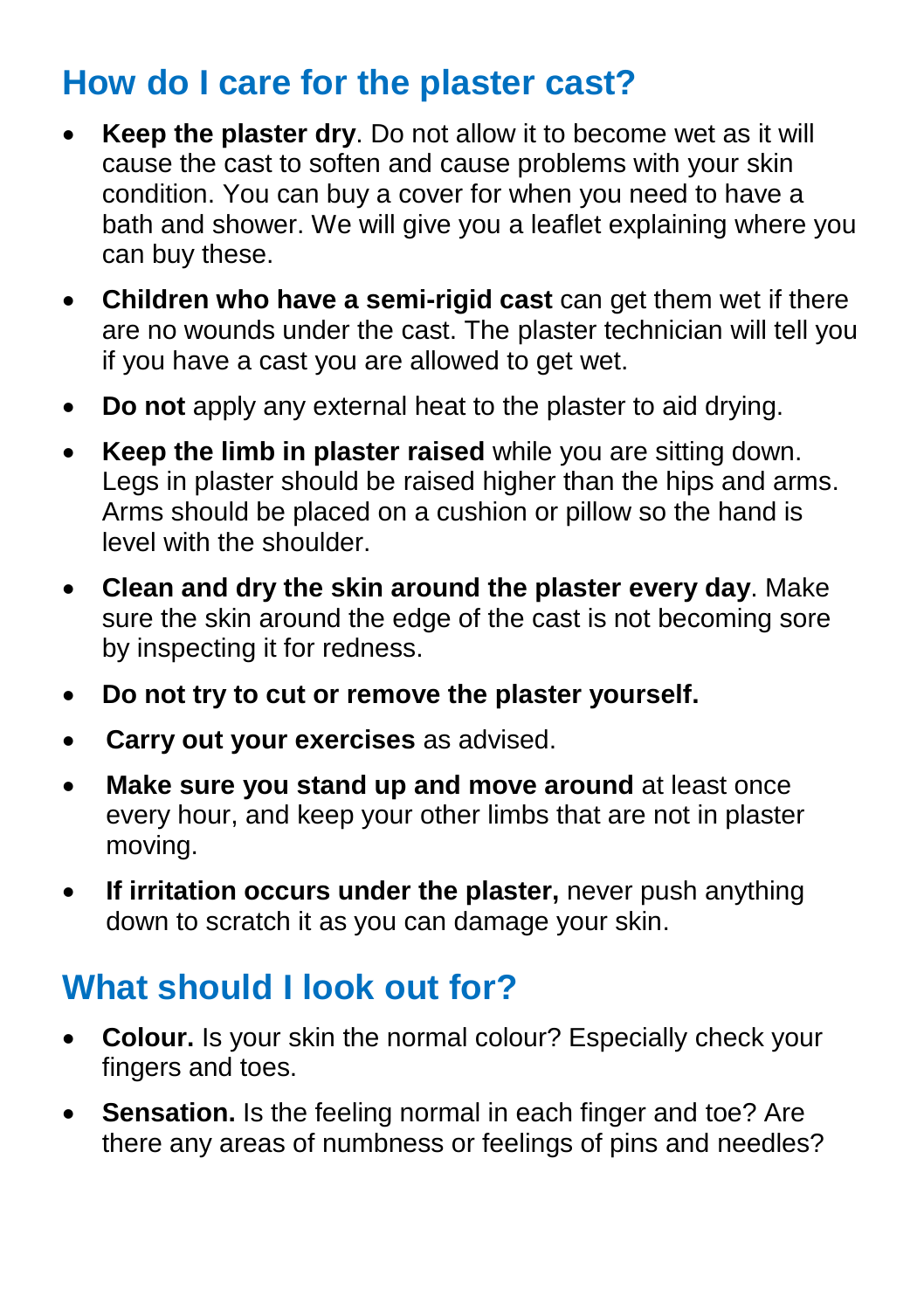- **Movement.** Can you move each finger and toe as you could previously? Not just wiggle them but fully bend and stretch each one.
- Has any **swelling** re-occurred or increased of the limb, fingers, toes or the surrounding areas?
- Check the plaster daily to ensure that no discharge, moisture or odour is coming from it.

## **You must contact the plaster room or Emergency Department on the numbers below for advice if you:**

- Have numbness or pins and needles
- Cannot move your fingers or toes
- Have blue skin, particularly on your fingers or toes
- Have a lot of swelling on the limb that is in plaster
- Feel severe pain or a burning sensation

## **Or:**

- If the plaster cracks, gets wet or becomes soft
- If the plaster cast becomes loose or uncomfortable in any way

## **Contact numbers**

#### **Plaster Room – Outpatient Department**

01384 456111 ext. 2843 (9am to 5pm, Monday to Friday)

#### **Fracture Clinic – Outpatient Department** 01384 456111 ext. 2220 (9am to 5pm, Monday to Friday)

**Minor injury nurse station in Emergency Department** 01384 456111 ext. 2167 (8am to 10pm, every day)

## **Emergency Department reception**

01384 456111 ext. 2300 (24 hours, every day)